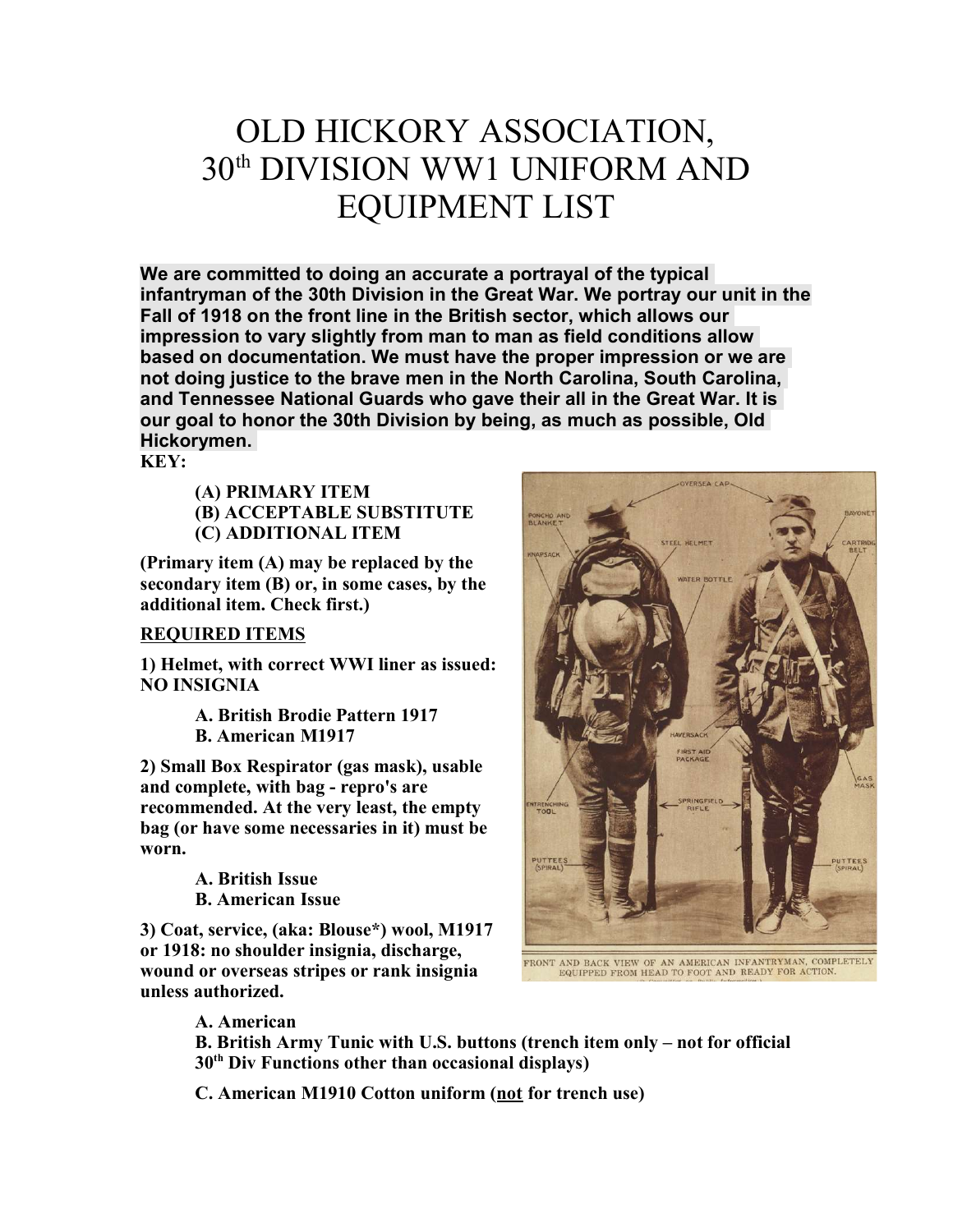

7) Insignia, collar disk, pair

A. U.S.N.G & Infantry/120/K

B. U.S. & Infantry (crossed rifles)

C. any combination of the above, including variants and other  $30<sup>th</sup>$  Division unit numbers are acceptable. The US and Plain Infantry may be used for "generic doughboy" impressions and for use when falling in with other units. Also acceptable are: "H" disc for HQ and/or MP personnel. "T" disc for MP Personnel.

8) Haversack, M1910, with Meatcan pouch (Not used often, but useful for stuff)

9) Meatcan (mess kit) M1910 or M1917 with knife, fork, and spoon M1910

10) Canteen with cup and cover, M1910

11) Pouch, first aid packet, M1910

12) Belt, cartridge, dismounted, M1910

13) Rifle, Rifle No. 1 Mark III, aka SMLE Mk. III with The US M-1907 leather sling (or British web sling)

14) Bayonet, P1907 with scabbard and P08 frog or U.S. M1917 bayonet scabbard

15) Shirt, wool

A. American issue, wool, O.D.

NOTE: We have yet to find an image of a  $30<sup>th</sup>$  or  $27<sup>th</sup>$  Div soldier wearing a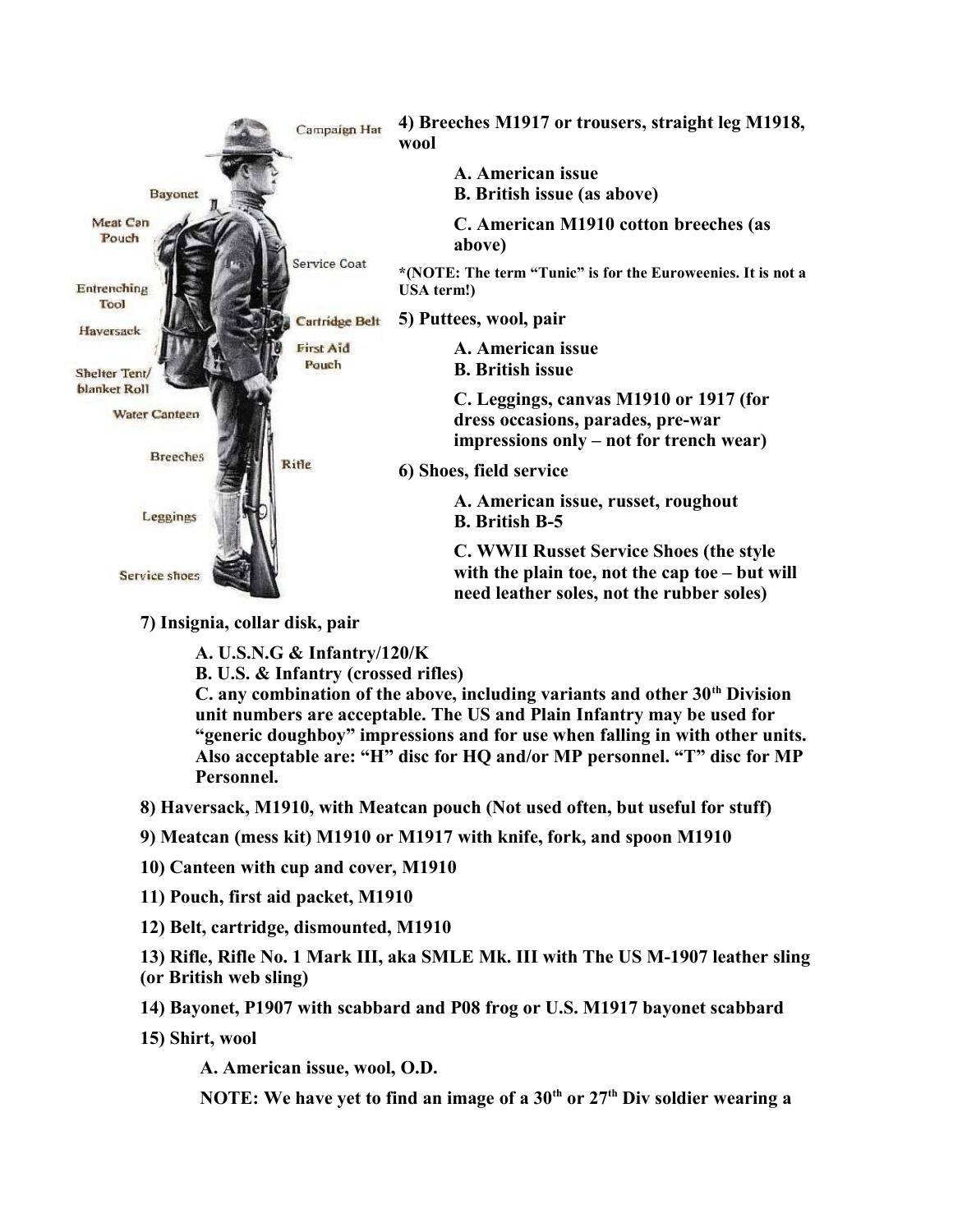British "Greyback" shirt, so that one is not recommended.

16) Overseas Cap, wool

A. American issue

B. British issue

17) Campaign Hat with Blue Infantry Cord (or other appropriate color if portraying a different branch). We're using these more frequently these days.

#### SUGGESTED ITEMS

1) Overcoat, wool, OD, M1912, and/or Raincoat – US Dismounted

2) Rain Poncho: The overcoat or raincoat can become cumbersome in the trenches. Many of us have found the Rain Poncho to be of much more use on rainy days as it protects the weapon better as well as the web gear – and it can be an additional bed covering on cooler evenings.

3) Jerkin

A. Leather B. Wool

5) Sweater – with or without sleeves, OD, or Natural. (Some of these were made by the Red Cross and can be found in various colors.)

6) Other cold weather items of wool: gloves, balaclava helmet, scarf – many were made by the Red Cross or other civilian groups for issue to troops or sent from home.

7) Entrenching tool with carrier, M1910 or:

pick/mattock with carrier, M1910 or:

hand axe and carrier, M1910 or:

Bolo and scabbard (Only one of these items is necessary to complete the pack. The E-tool is the most commonly seen and easiest to acquire).

8) Wire cutters

A. American, M1910 with carrier B. British/French/German issue

There are many other items of issue or private purchase that may be used or worn in the field. If in doubt check with Jay Callaham before buying.

Because the  $30<sup>th</sup>$  Division fought with and was supplied by the British, British uniforms (coats must have US buttons) can be worn along with US uniforms. We would like all members to buy as their first uniform the complete U.S. Uniform since that is more appropriate for "home" and pre-war impressions and ceremonies.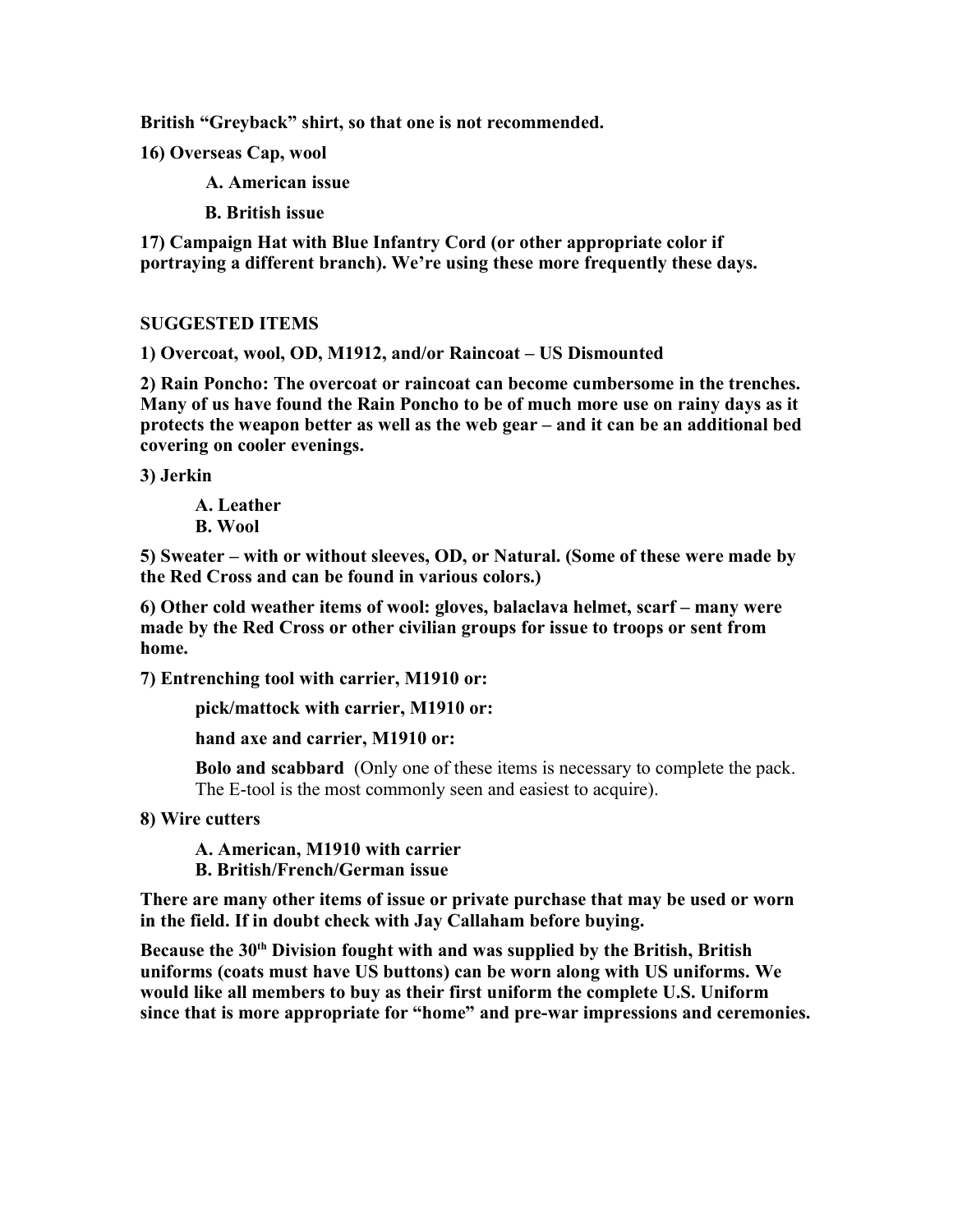#### GROOMING STANDARDS



Unit members are required to meet grooming standards based on US Army regulations for the period. Hair is to be worn short, i.e. off the collar in back, tapered appearance, and off the ears, moustaches, if any, must be trimmed so as not to extend over the upper lip and not past the corners of the lips. You must otherwise be clean shaven. This was a matter of life and death as it effected the proper fitting of the gas mask. Excessive hair simply provided more places for Cooties to hide!

### **VENDORS**

What Price Glory – www.whatpriceglory.com This is the closest thing to a "one-stop" shop" for Great War uniforms and web gear, accessories, whatever you need. These folks make very good repro uniforms, shoes, web gear, repro canteens, e-tools, sweaters, bedding blankets, etc. You can get just about anything that you need, other than weapons, meat cans (mess kits), and campaign hats from this source. The proprietor, Jerry Lee, is excellent to work with.

Pacific Canvas & Leather Co. - http://pacificcanvasandleather.com/ Holsters, Slings, other excellent leather goods.

Prairie Flower Leather Company - https://www.pflco.com/ This is THE source for Repro helmet liners, straps, and other misc. leather goods. He also sells excellent restored helmets at reasonable prices as well as some of the best reproduction Campaign Hats now available. Owner is a really knowledgeable and downright nice guy.

Rob Laplander – The best repro collar discs, tent pins, and other items. He has a Facebook store under the name "A Traveling Man" or E-mail: rlaplander@wi.rr.com

Man the Line - http://mantheline.com/ Repro accessories of various kinds.

So far, no one is reproducing meat cans (mess kits) or eating utensils. This is mainly because fully functional originals are so easy to come by via E-Bay and other online sources, and are so inexpensive that reproductions would be unable to compete. The "Friday morning Flea Market" at Newville is also a good source.